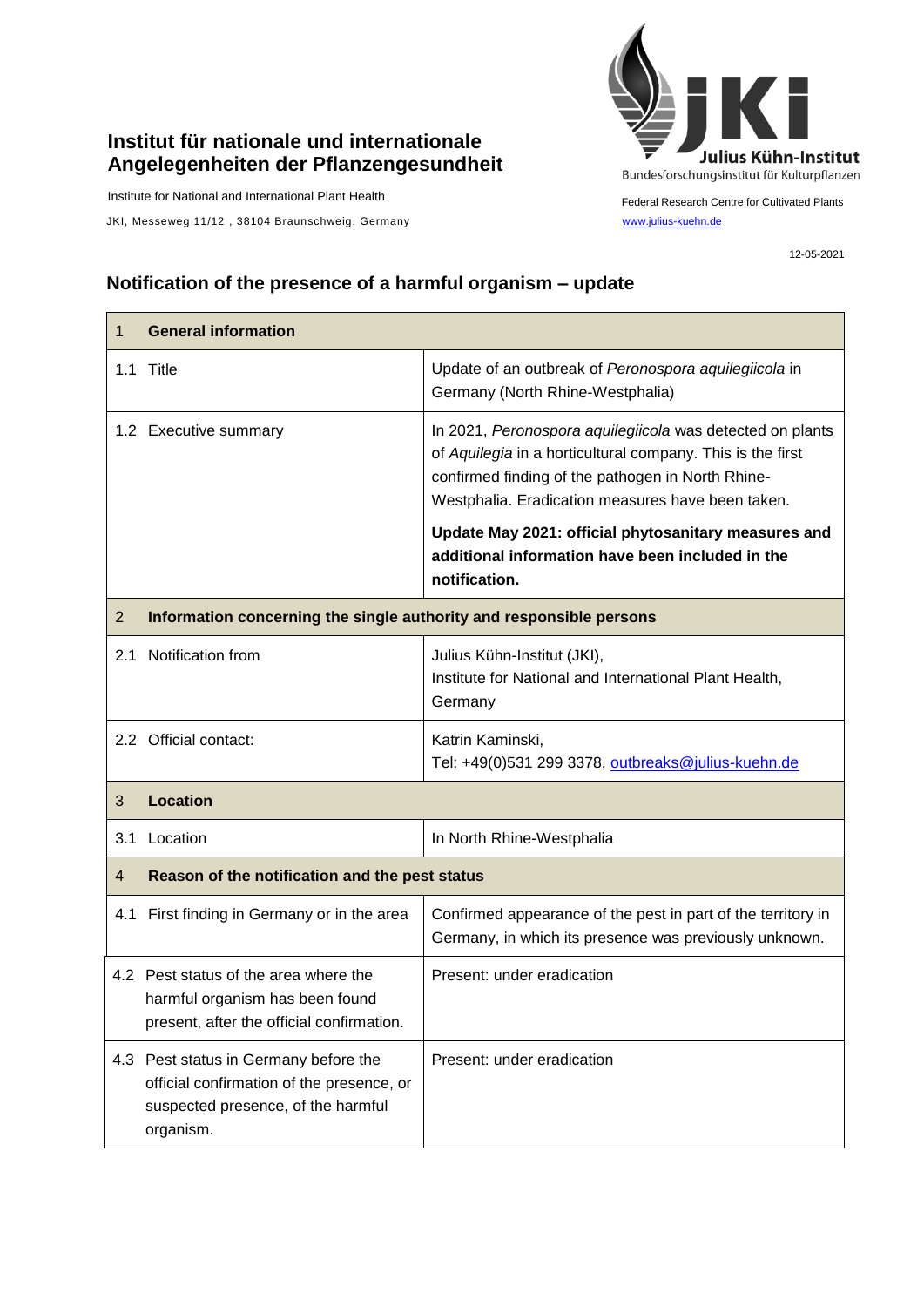|     | 4.4 Pest status in Germany after the<br>official confirmation of the presence of<br>the harmful organism. | Present: under eradication                                                                                                                                                                                                                                                      |  |
|-----|-----------------------------------------------------------------------------------------------------------|---------------------------------------------------------------------------------------------------------------------------------------------------------------------------------------------------------------------------------------------------------------------------------|--|
| 5   | Finding, sampling, testing and confirmation of the harmful organism                                       |                                                                                                                                                                                                                                                                                 |  |
|     | 5.1 How the presence or appearance of<br>the harmful organism was found.                                  | Phytosanitary inspection of any type: Samples were taken<br>by the plant protection service of North Rhine-Westphalia.                                                                                                                                                          |  |
|     | 5.2 Date of finding:                                                                                      | 01-04-2021                                                                                                                                                                                                                                                                      |  |
|     | 5.3 Sampling for laboratory analysis.                                                                     | Date of sampling: 01-04-2021                                                                                                                                                                                                                                                    |  |
|     | 5.4 Name and address of the Laboratory                                                                    | Landwirtschaftskammer Nordrhein-Westfalen<br>Pflanzenschutzdienst<br>Gartenstraße 11<br>50765 Köln-Auweiler<br>Germany                                                                                                                                                          |  |
|     | 5.5 Date of official confirmation of the<br>harmful organism's identity.                                  | 19-04-2021                                                                                                                                                                                                                                                                      |  |
| 6   | Infested area, and the severity and source of the outbreak in that area                                   |                                                                                                                                                                                                                                                                                 |  |
| 6.1 | Size and delimitation of the infested<br>area.                                                            | 500 m <sup>2</sup>                                                                                                                                                                                                                                                              |  |
|     | 6.2 Characteristics of the infested area<br>and its vicinity.                                             | Open air - production area: nursery<br>Plant to be (re)planted or reproduced.                                                                                                                                                                                                   |  |
|     | 6.3 Host plants in the infested area and its<br>vicinity                                                  | Aquilegia                                                                                                                                                                                                                                                                       |  |
|     | 6.4 Infested plant(s), plant product(s) and<br>other object(s).                                           | Aquilegia (2280 pce)                                                                                                                                                                                                                                                            |  |
| 7   | <b>Official phytosanitary measures</b>                                                                    |                                                                                                                                                                                                                                                                                 |  |
| 7.1 | Adoption of official phytosanitary<br>measures.                                                           | Official phytosanitary measures have been taken<br>inside the demarcated area.<br>The concerned variety 'Biedermeier' consists of 6000<br>plants. 2280 plants that showed symptoms have been<br>destroyed. The remaining plants were treated with<br>plant protection products. |  |
|     | 7.2 Date of adoption of the official<br>phytosanitary measures.                                           | 13-04-2021                                                                                                                                                                                                                                                                      |  |
| 7.3 | Identification of the area covered by<br>the official phytosanitary measures                              | 5000 m <sup>2</sup>                                                                                                                                                                                                                                                             |  |